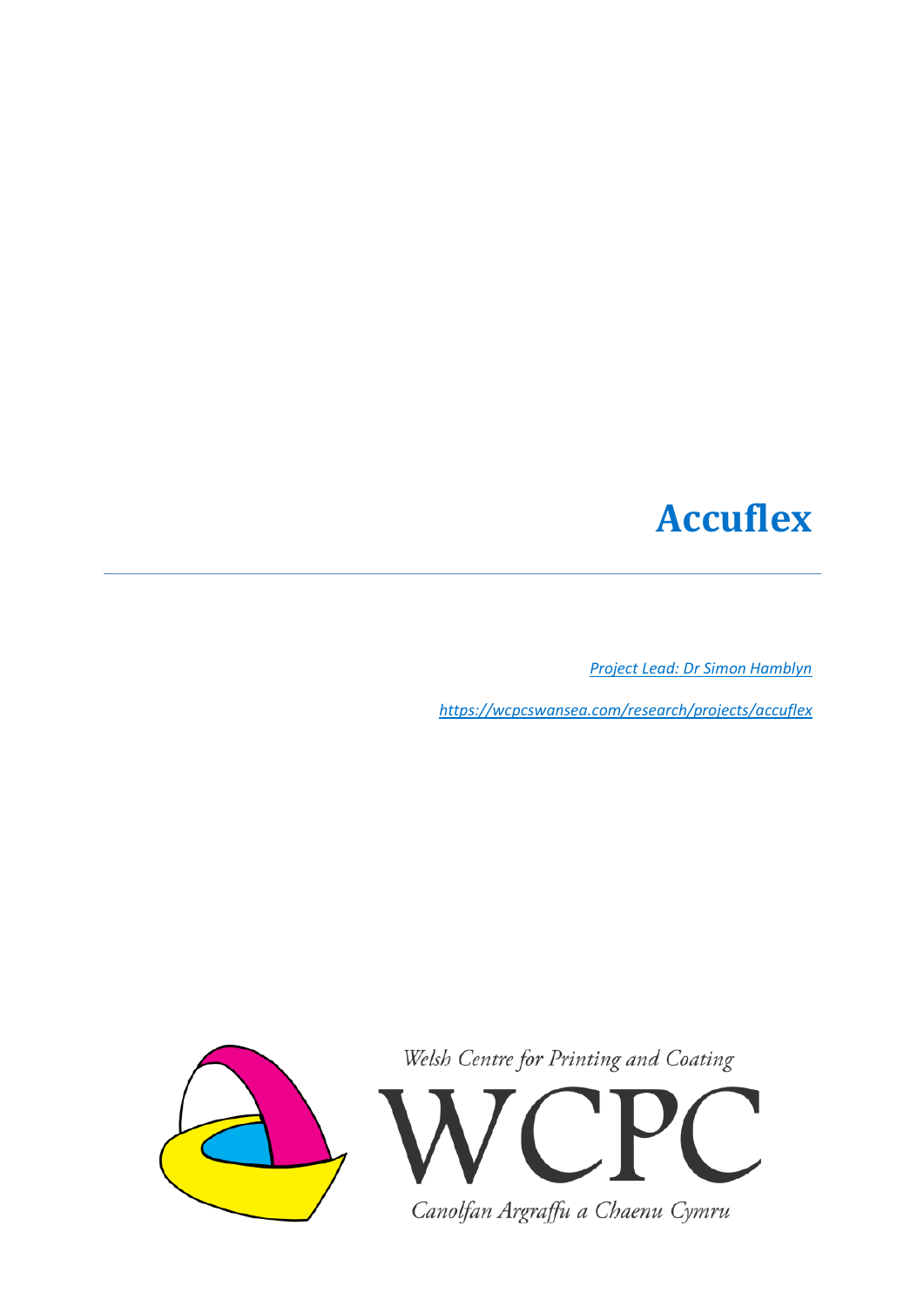## **Project Overview**

## **Accuflex is a Technology Strategy Board funded project with the aim of developing a system for reel-to-reel production of low cost flexible electronics by flexographic printing.**

By adapting the high speed, reel-to-reel printing processes used for packaging to the requirements of electronics production, printing can provide a high volume, low cost means of manufacturing. However, the accuracy and precision required for an electronics print is far greater than for graphics, where a minor defect may lead to a component or a device not working.

The consortium was formed to develop a technology platform for the production of low cost flexible electronics by flexographic printing. The scope of the project included the development of stable and robust printing units as well as control and inspection systems for improved accuracy and precision. A novel flexographic plate system was developed that enabled consistent printing over larger areas and at lower pressures. Further functionality was added to the process by a laser machining module that can ablate patterns into the ink film on a moving web. In addition functional inks were developed and printed onto low cost substrates including biodegradable materials.

- Welsh Centre for Printing and Coating
- **TNO-Holst Centre, NL**
- Asahi Photoproducts, UK
- **Gwent Electronic Materials**
- **Millennium Lasers**
- **Tectonic International**
- **Timsons Ltd**
- **Innovia Films**